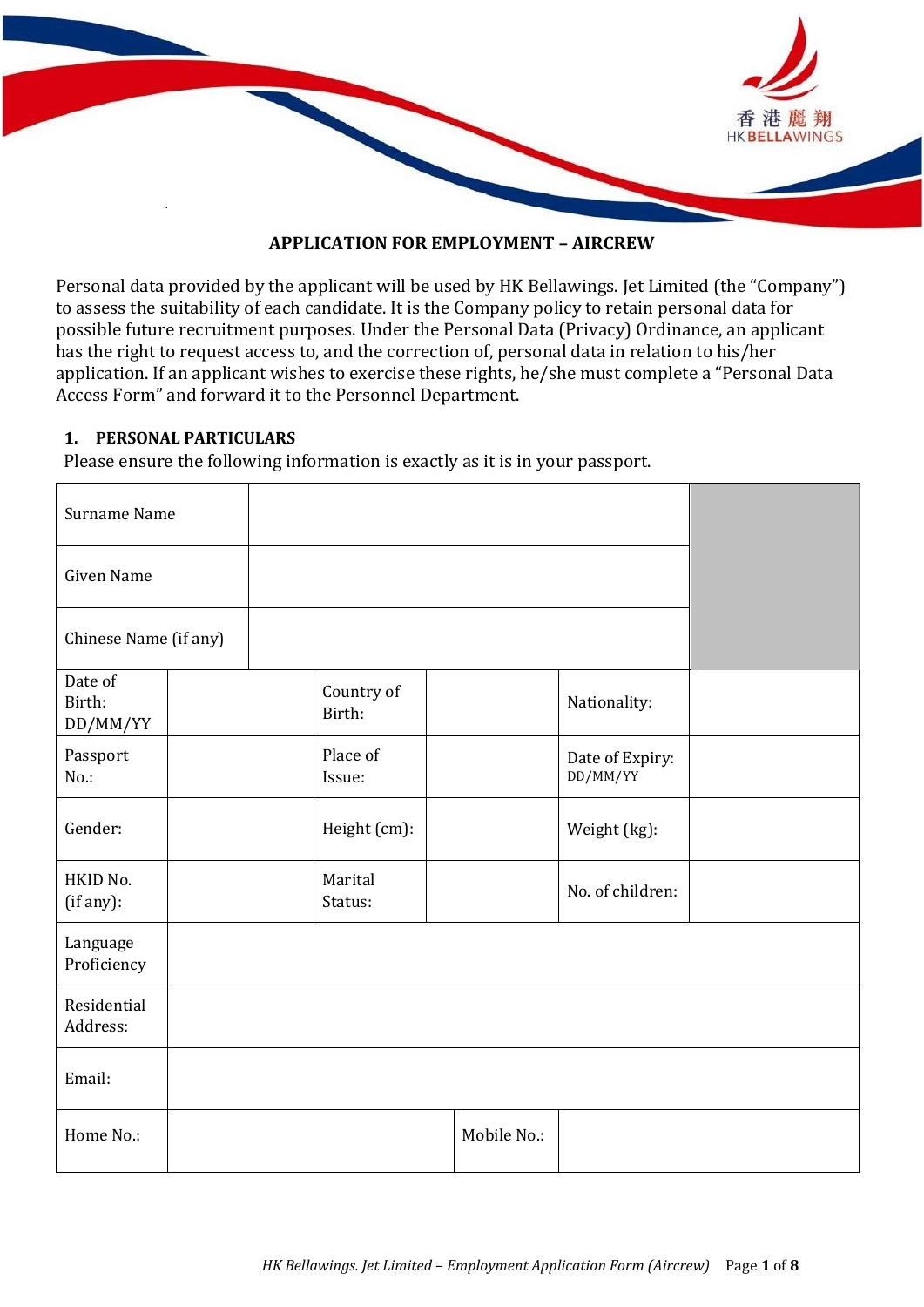

### **2. LICENCES**

|                                                 |               | LICENCE DETAILS (1)   |                |    |             |
|-------------------------------------------------|---------------|-----------------------|----------------|----|-------------|
| State of Issue                                  | Licence Type  | Number                | Date Issue     |    | Valid Until |
|                                                 |               |                       |                |    |             |
| Aircraft Type(s) on<br>This Licence             |               |                       |                |    |             |
| <b>Instrument Rating</b><br>(Last Renewal Date) | Multi Engine: |                       | Single Engine: |    |             |
| Radio Telephony<br>Licence Number:              |               | Period of<br>Validity |                | to |             |
| <b>Class One Medical</b><br>Certificate Number: |               | Period of<br>Validity |                | to |             |
| ICAO English Level:                             |               | Period of<br>Validity |                | to |             |
|                                                 |               | LICENCE DETAILS (2)   |                |    |             |
| State of Issue                                  | Licence Type  | Number                | Date Issue     |    | Valid Until |
|                                                 |               |                       |                |    |             |
| Aircraft Type(s) on<br>This Licence             |               |                       |                |    |             |
| <b>Instrument Rating</b><br>(Last Renewal Date) | Multi Engine  |                       | Single Engine: |    |             |
| Radio Telephony<br>Licence Number:              |               | Period of<br>Validity |                | to |             |
| <b>Class One Medical</b><br>Certificate Number: |               | Period of<br>Validity |                | to |             |
| ICAO English Level:                             |               | Period of<br>Validity |                | to |             |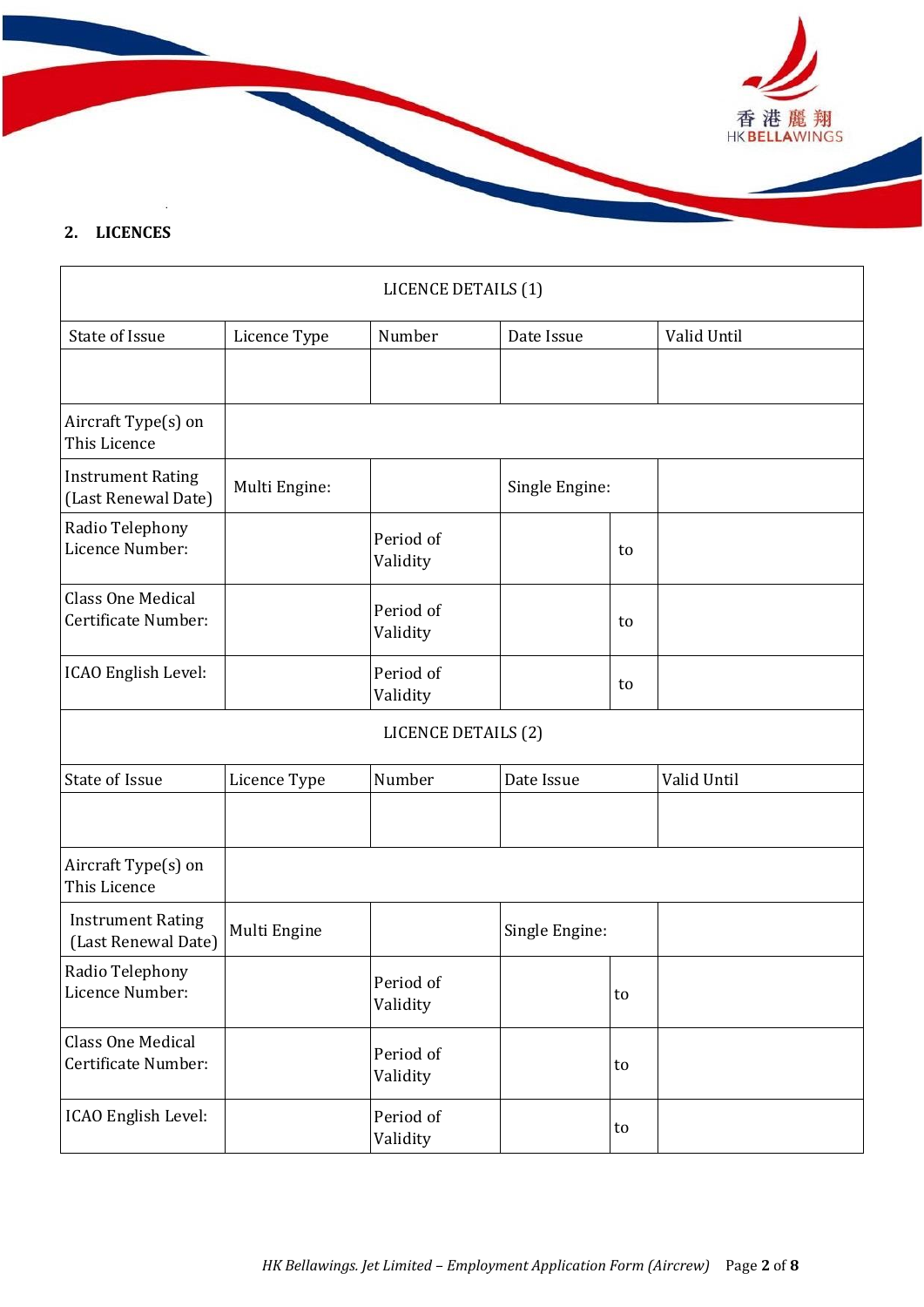

## **3. TECHNICAL QUALIFICATIONS (list in reverse chronological order)**

 $\mathbf{r}$ 

| INITIAL TYPE RATING/RECURRENT TRAINING DETAILS<br>3A. |       |        |                 |                      |  |  |  |
|-------------------------------------------------------|-------|--------|-----------------|----------------------|--|--|--|
| Valid Period                                          |       |        |                 |                      |  |  |  |
| From                                                  | To    | Course | Licence Details | <b>Obtained From</b> |  |  |  |
| MM/YY                                                 | MM/YY |        |                 |                      |  |  |  |
|                                                       |       |        |                 |                      |  |  |  |
|                                                       |       |        |                 |                      |  |  |  |
|                                                       |       |        |                 |                      |  |  |  |
|                                                       |       |        |                 |                      |  |  |  |
|                                                       |       |        |                 |                      |  |  |  |
|                                                       |       |        |                 |                      |  |  |  |
|                                                       |       |        |                 |                      |  |  |  |
|                                                       |       |        |                 |                      |  |  |  |
|                                                       |       |        |                 |                      |  |  |  |

| 3B.<br><b>GROUND TRAINING DETAILS</b>                              |                   |
|--------------------------------------------------------------------|-------------------|
| Please tick " $\sqrt{\ }$ " the certificates you have obtained     | Last Renewal Date |
| <b>SEP Training</b>                                                |                   |
| <b>SMS Training</b>                                                |                   |
| Fire & Smoke Drill                                                 |                   |
| Wet Drill                                                          |                   |
| <b>Sliding Drill</b>                                               |                   |
| <b>First Aid Training</b>                                          |                   |
| <b>CRM Training</b>                                                |                   |
| <b>Corporate Aviation Security</b>                                 |                   |
| Dangerous Goods (HAZMAT) Recognition Training                      |                   |
| Cold Weather Operations (including Aircraft Surface Contamination) |                   |
| <b>International Operations Procedures</b>                         |                   |
| <b>CPDLC</b>                                                       |                   |
| ADS-B                                                              |                   |
| ALAR/CFIT                                                          |                   |
| <b>Crew Emergency Training</b>                                     |                   |
| <b>TCAS/ACAS</b>                                                   |                   |
| Weather Radar                                                      |                   |
| <b>EVAS</b>                                                        |                   |
| <b>ICAO Upset Prevention Techniques</b>                            |                   |
| PBN/PBCS                                                           |                   |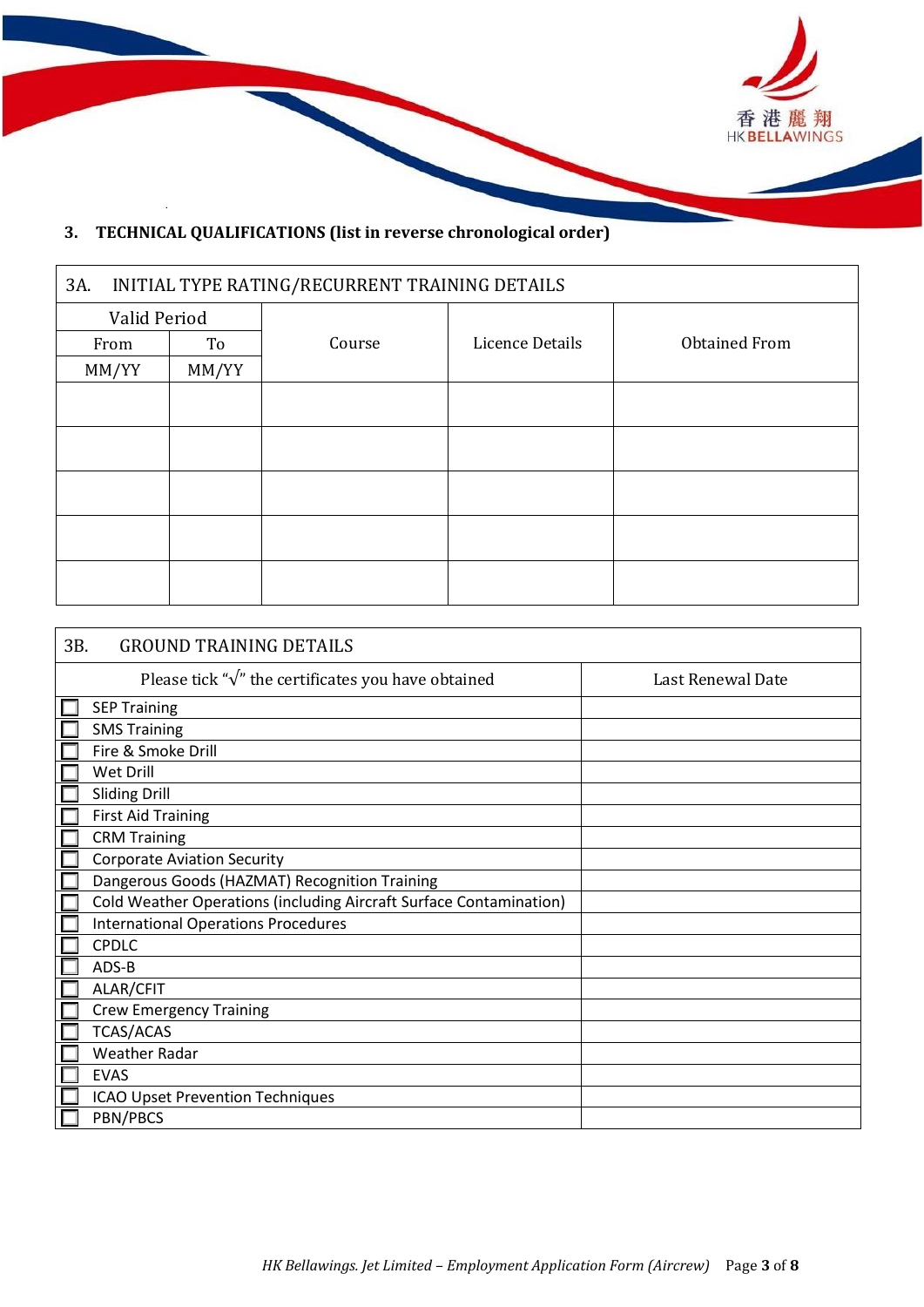

### **4. RECORD OF EMPLOYMENT**

| 4A.                  | PRESENT EMPLOYMENT   |                  |                     |  |  |  |  |
|----------------------|----------------------|------------------|---------------------|--|--|--|--|
| Date From (MM/YY)    | Name of the Company  |                  |                     |  |  |  |  |
|                      |                      |                  |                     |  |  |  |  |
| <b>Position Held</b> | Immediate Supervisor | <b>Home Base</b> | Annual Salary (USD) |  |  |  |  |
|                      |                      |                  |                     |  |  |  |  |
| Notice period        |                      |                  |                     |  |  |  |  |
| Reason for Leaving   |                      |                  |                     |  |  |  |  |

| PREVIOUS EMPLOYMENT (list in reverse chronological order)<br>4B. |       |                     |      |          |                 |            |
|------------------------------------------------------------------|-------|---------------------|------|----------|-----------------|------------|
| Dates                                                            |       |                     | Home | Position | Annual          | Reason for |
| From                                                             | to    | Name of the Company | Base |          | Salary<br>(USD) |            |
| MM/YY                                                            | MM/YY |                     |      | Held     |                 | Leaving    |
|                                                                  |       |                     |      |          |                 |            |
|                                                                  |       |                     |      |          |                 |            |
|                                                                  |       |                     |      |          |                 |            |
|                                                                  |       |                     |      |          |                 |            |
|                                                                  |       |                     |      |          |                 |            |
|                                                                  |       |                     |      |          |                 |            |
|                                                                  |       |                     |      |          |                 |            |
|                                                                  |       |                     |      |          |                 |            |
|                                                                  |       |                     |      |          |                 |            |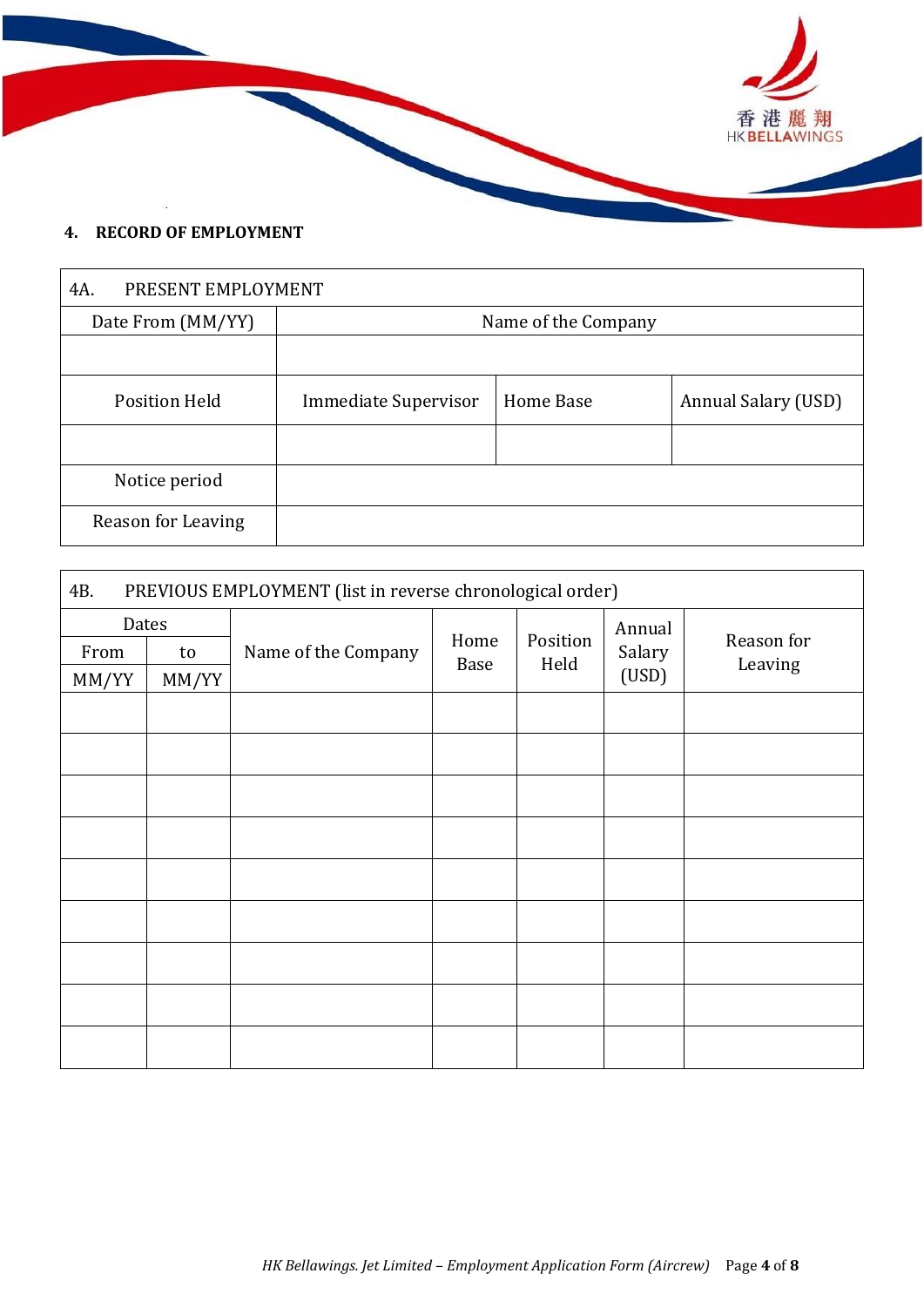

## **5. FLYING EXPERIENCE (list in reverse chronological order)**

| Aircraft Type                     | P1/PIC | P2/SIC |                                                 | Date of Last Flight   Date of Last SIM Check   Total |  |
|-----------------------------------|--------|--------|-------------------------------------------------|------------------------------------------------------|--|
| FIXED WING MULTI JET              |        |        |                                                 |                                                      |  |
|                                   |        |        |                                                 |                                                      |  |
|                                   |        |        |                                                 |                                                      |  |
|                                   |        |        |                                                 |                                                      |  |
|                                   |        |        |                                                 |                                                      |  |
| Other Types                       |        |        |                                                 |                                                      |  |
| Total                             |        |        |                                                 |                                                      |  |
|                                   |        |        | FIXED WING PROPELLER-DRIVEN SINGLE/MULTI ENGINE |                                                      |  |
|                                   |        |        |                                                 |                                                      |  |
|                                   |        |        |                                                 |                                                      |  |
|                                   |        |        |                                                 |                                                      |  |
| Other Types                       |        |        |                                                 |                                                      |  |
| Total                             |        |        |                                                 |                                                      |  |
| OTHER CATAGORIES                  |        |        |                                                 |                                                      |  |
|                                   |        |        |                                                 |                                                      |  |
|                                   |        |        |                                                 |                                                      |  |
|                                   |        |        |                                                 |                                                      |  |
| <b>GRAND Total - All Aircraft</b> |        |        |                                                 |                                                      |  |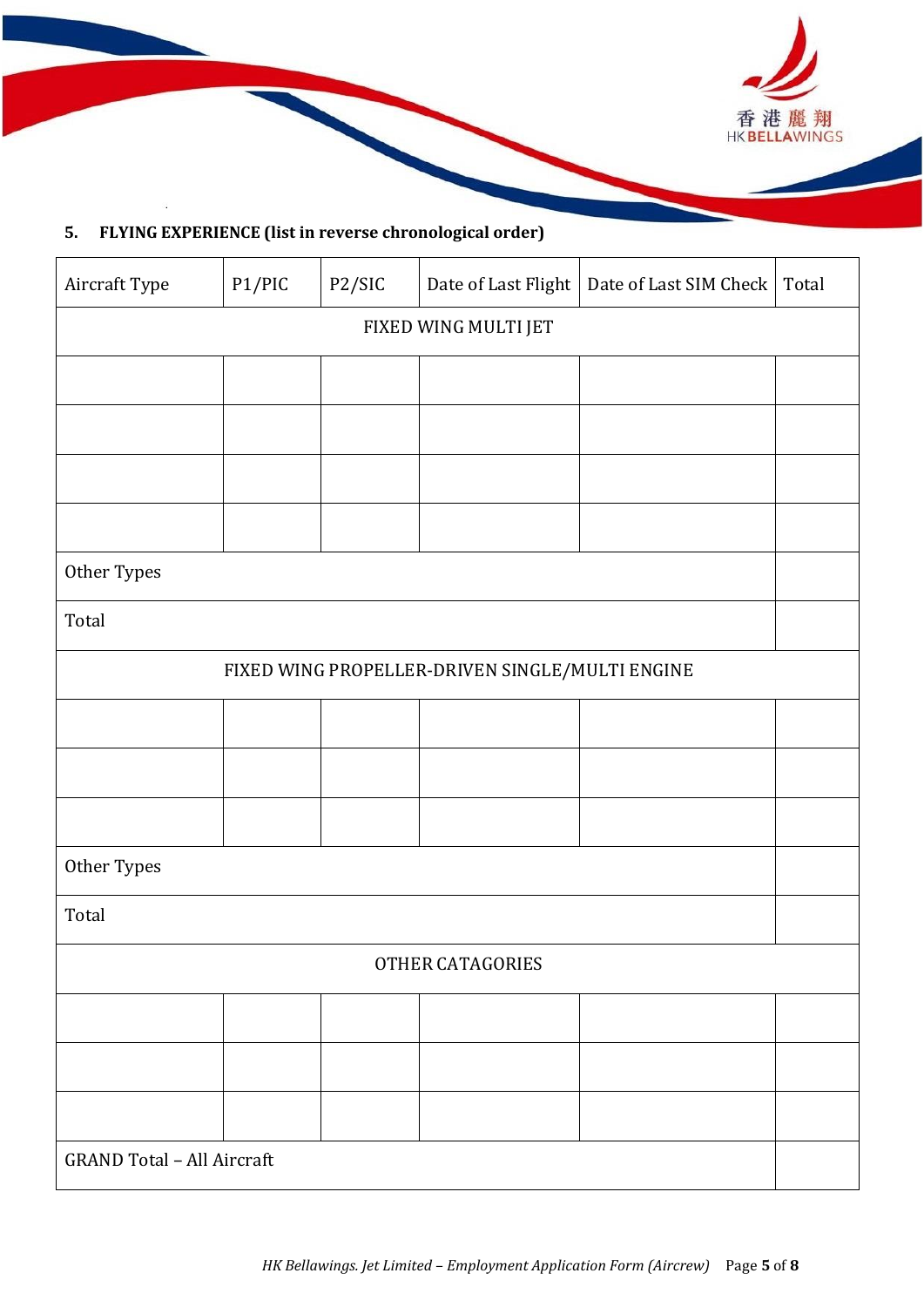

### **6. Captain Up-grade Training Record (Only for Captain)**

| Dates |       |               |                     |
|-------|-------|---------------|---------------------|
| From  | To    | Aircraft Type | Name of the Company |
| MM/YY | MM/YY |               |                     |
|       |       |               |                     |
|       |       |               |                     |

### **7. REFERENCES**

7A. Do you object to HK Bellawings. Jet Limited referring to your previous employers?

 $\Box$ NO (Please continue to question 7B)

YES (Please give reason)

7B. Please give names and contact details of two persons whom we may approach for a reference, one of whom should be your supervisor or human resources personnel from your present employer.

|    | Name | Company | Title | Email |
|----|------|---------|-------|-------|
| .  |      |         |       |       |
| 2. |      |         |       |       |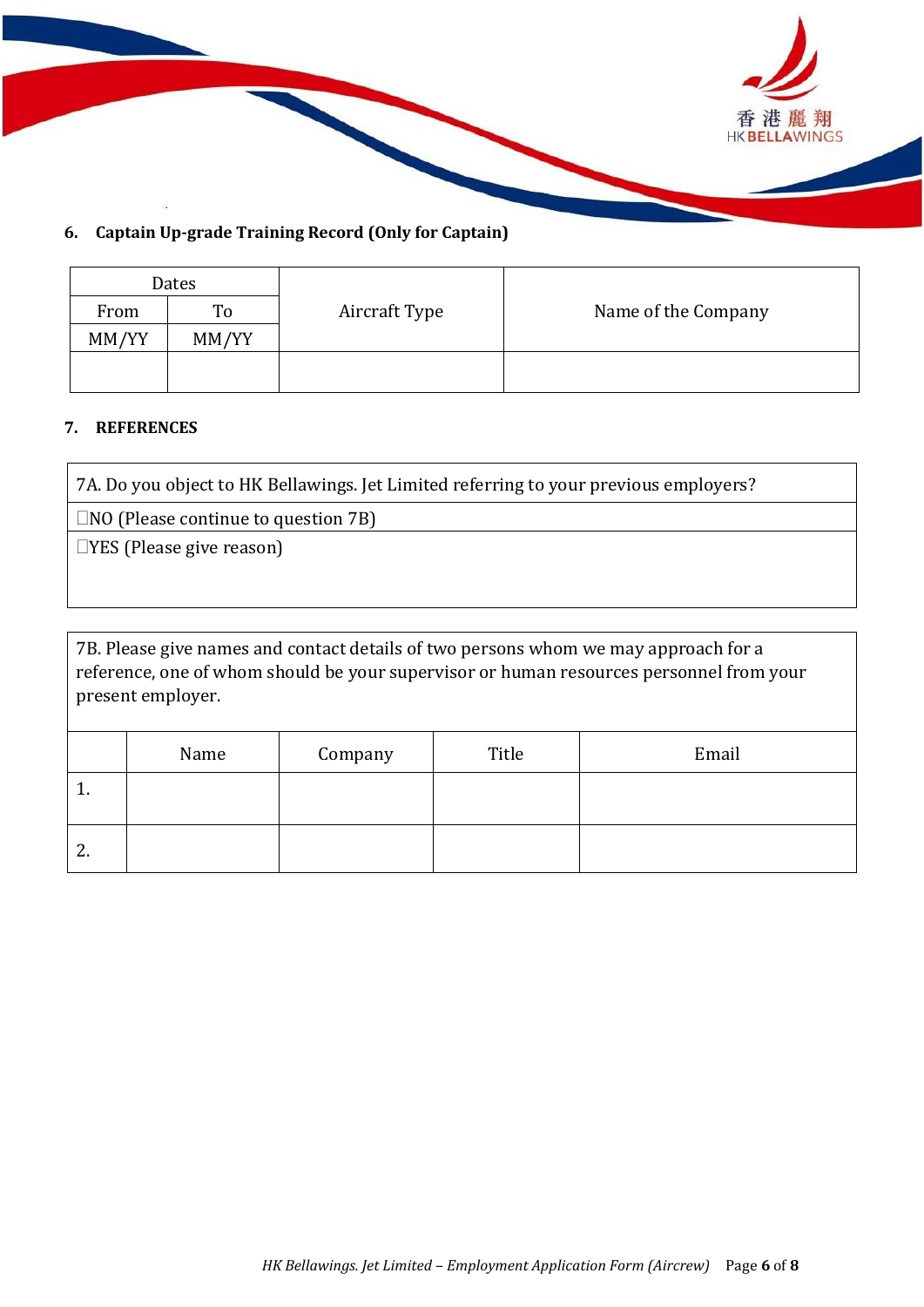

## **8. QUESTIONNAIRE**

# ANSWER THE FOLLOWING QUESTION BY CHOOSING √ 'YES' OR 'NO' IN THE BOXES PROVIDED. IF 'YES' GIVE DETAILS IN THE RIGHT-HAND MARGIN.

| Have you ever been charged with or convicted of<br>any criminal offence?                                                                                              | <b>TYES</b><br>¶NO          |  |
|-----------------------------------------------------------------------------------------------------------------------------------------------------------------------|-----------------------------|--|
| Has any bankruptcy action ever been taken against<br>you?                                                                                                             | <b>TYES</b><br>$\n  1N0\n$  |  |
| Has any Court judgment or order ever been made<br>against you ordering you to pay a debt to someone?                                                                  | $\Box$ YES<br>$\square$ NO  |  |
| Have you signed a promissory note or any<br>acknowledgement of indebtedness for which the<br>amount pledged has not already been fully paid?                          | <b>TYES</b><br>$\square$ NO |  |
| Have you suffered from any mental illness or<br>disability for which you have received medical<br>treatment? (e.g. diabetes, tuberculosis, epilepsy,<br>asthma, etc.) | $\neg$ YES<br>$\square$ NO  |  |
| Do you have any endorsement on your pilot medical $\Box$ YES<br>certificate?                                                                                          | $\mathbb{I}$ NO             |  |
| Have you been grounded for medical reasons or has<br>the renewal of your licence ever been deferred on<br>medical grounds?                                            | <b>I</b> YES<br>]NO         |  |
| Are you or have you been dependent on alcohol<br>and/or drugs?                                                                                                        | $\Box$ YES<br>$\square$ NO  |  |
| Have you been involved in any flying<br>incidents/accidents?                                                                                                          | <b>TYES</b><br>$\square$ NO |  |